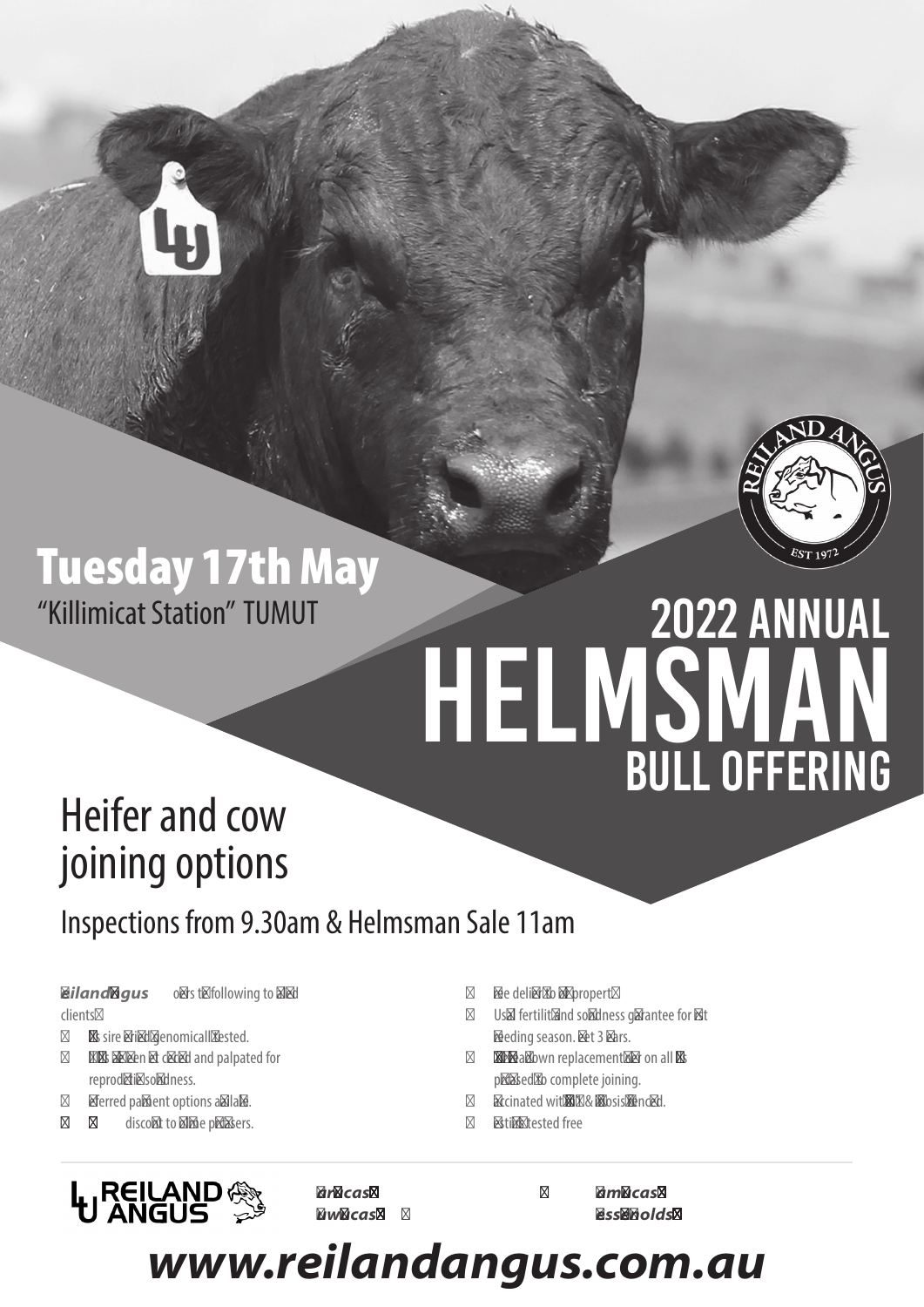#### DOB: 21/7/20 (AI) HBR

#### AMFU,CAFU,DDFU,NHFU

| TACE<br>$\begin{bmatrix} \begin{smallmatrix} 1 & 0 & 0 \\ 0 & 1 & 0 \\ 0 & 0 & 1 \end{smallmatrix} \end{bmatrix} \begin{bmatrix} \begin{smallmatrix} 1 & 0 & 0 \\ 0 & 1 & 0 \\ 0 & 0 & 1 \end{smallmatrix} \end{bmatrix}$ |            |                   |     |            |           |             |  |            |  |            | May 2022 TransTasman Angus Cattle Evaluation |  |             |              |
|---------------------------------------------------------------------------------------------------------------------------------------------------------------------------------------------------------------------------|------------|-------------------|-----|------------|-----------|-------------|--|------------|--|------------|----------------------------------------------|--|-------------|--------------|
| tamilasman Angus                                                                                                                                                                                                          | <b>CED</b> | <b>CEM</b>        | GL  |            | <b>BW</b> | <b>200W</b> |  | 400W       |  | 600W       | <b>MCW</b>                                   |  | <b>MILK</b> | SS           |
| <b>EBV</b>                                                                                                                                                                                                                |            | $+6.5$ +11.5 -2.6 |     |            | $+0.9$    | $+42$       |  | $+65$      |  | $+83$      | $+44$                                        |  | $+16$       | $+1.6$       |
| <b>ACC</b>                                                                                                                                                                                                                | 59%        | 48%               | 83% |            | 72%       | 71%         |  | 71%        |  | 72%        | 68%                                          |  | 63%         | 67%          |
|                                                                                                                                                                                                                           |            |                   |     |            |           |             |  |            |  |            |                                              |  |             |              |
| DC                                                                                                                                                                                                                        | <b>CWT</b> | <b>EMA</b>        |     | <b>RIB</b> |           | <b>RUMP</b> |  | <b>RBY</b> |  | <b>IMF</b> | NFI-F                                        |  | <b>ABI</b>  | <b>ABI-L</b> |
| $-3.1$                                                                                                                                                                                                                    | $+40$      | $+13.2$           |     | $+0.4$     |           | $-2$        |  | $+2.2$     |  | $+1.7$     | $+0.09$                                      |  | \$230       | \$328        |
| 37%                                                                                                                                                                                                                       | 65%        | 64%               |     | 68%        |           | 64%         |  | 65%        |  | 64%        | 53%                                          |  |             |              |

**G A R EARLY BIRD** # USA17354178 Sire: **G A R ASHLAND PV USA18217198 CHAIR ROCK AMBUSH 1018** # USA16934264

**SPRING HILL NEWSOME 1919 K010** PV RNPK010 Dam: **REILAND FRANCHITA P472 PV NLRP472 STRATHEWEN BERKLY FRANCHITA F06 PV VSNF06** 



### Lot 2 **REILAND REYNOLDS R359 SV NLRR359**

#### DOB: 17/7/20 (AI) HBR AMFU,CAFU,DDFU,NHFU

| TACE<br>$\left[\begin{smallmatrix} 1 & 0 & 0 \\ 0 & 0 & 1 \end{smallmatrix}\right]$ |            |            |            |           |             |            |       | May 2022 TransTasman Angus Cattle Evaluation |            |             |              |  |
|-------------------------------------------------------------------------------------|------------|------------|------------|-----------|-------------|------------|-------|----------------------------------------------|------------|-------------|--------------|--|
| <b>John Funbuntion</b>                                                              | <b>CED</b> | <b>CEM</b> | GL         | <b>BW</b> | <b>200W</b> |            | 400W  | 600W                                         | <b>MCW</b> | <b>MILK</b> | SS           |  |
| <b>EBV</b>                                                                          | $+9.8$     | $+9.7$     | $-6.4$     | $+1.2$    | $+52$       |            | $+99$ | $+134$                                       | $+129$     | $+20$       | $+4.3$       |  |
| <b>ACC</b>                                                                          | 61%        | 55%        | 84%        | 73%       | 73%         |            | 72%   | 73%                                          | 71%        | 68%         | 73%          |  |
|                                                                                     |            |            |            |           |             |            |       |                                              |            |             |              |  |
| DC                                                                                  | <b>CWT</b> | <b>EMA</b> | <b>RIB</b> |           | <b>RUMP</b> | <b>RBY</b> |       | <b>IMF</b>                                   | NFI-F      | <b>ABI</b>  | <b>ABI-L</b> |  |
| $-3.3$                                                                              | $+74$      | $+8.5$     | -1         |           | $-3.6$      | $+2.5$     |       | $+2.6$                                       | $+0.01$    | \$215       | \$403        |  |
| 47%                                                                                 | 69%        | 67%        | 71%        |           | 68%         | 69%        |       | 67%                                          | 60%        |             |              |  |

**RENNYLEA EDMUND E11<sup> PV</sup> NORE11** Sire: **RENNYLEA KODAK K522 SV NORK522 RENNYLEA EISA ERICA F810** # NORF810

**R B TOUR OF DUTY 177 PV USA16984170** Dam: **REILAND MILDRED P167 # NLRP167**

**MT HUNTER MILDRED J17 PV NMTJ17** 



#### Lot 3 **REILAND REMINGTON R366<sup>5V</sup> NLRR366**

#### DOB: 18/7/20 (AI) HBR

#### AMFU CAFU DDFU NHFU

| TACE<br>$\begin{bmatrix} \begin{bmatrix} \begin{bmatrix} 1 & 0 \\ 0 & 1 \end{bmatrix} & \begin{bmatrix} 1 & 0 \\ 0 & 1 \end{bmatrix} \end{bmatrix} \end{bmatrix} \end{bmatrix} \begin{bmatrix} \begin{bmatrix} 1 & 0 \\ 0 & 1 \end{bmatrix} & \begin{bmatrix} 1 & 0 \\ 0 & 1 \end{bmatrix} \end{bmatrix} \end{bmatrix}$ |            |            |        |            |           |             |            |       | May 2022 TransTasman Angus Cattle Evaluation |            |              |              |  |
|-------------------------------------------------------------------------------------------------------------------------------------------------------------------------------------------------------------------------------------------------------------------------------------------------------------------------|------------|------------|--------|------------|-----------|-------------|------------|-------|----------------------------------------------|------------|--------------|--------------|--|
| tamilasman Angus                                                                                                                                                                                                                                                                                                        | <b>CED</b> | <b>CEM</b> | GL     |            | <b>BW</b> | <b>200W</b> |            | 400W  | 600W                                         | <b>MCW</b> | <b>MILK</b>  | SS           |  |
| <b>EBV</b>                                                                                                                                                                                                                                                                                                              | $+6$       | $+4.6$     | $-5.3$ |            | $+3$      | $+48$       |            | $+88$ | $+112$                                       | $+66$      | $+28$        | $+2.2$       |  |
| <b>ACC</b>                                                                                                                                                                                                                                                                                                              | 59%        | 55%        | 84%    |            | 72%       | 71%         |            | 71%   | 72%                                          | 69%        | 64%          | 70%          |  |
|                                                                                                                                                                                                                                                                                                                         |            |            |        |            |           |             |            |       |                                              |            |              |              |  |
| DC                                                                                                                                                                                                                                                                                                                      | <b>CWT</b> | <b>EMA</b> |        | <b>RIB</b> |           | <b>RUMP</b> | <b>RBY</b> |       | <b>IMF</b>                                   | NFI-F      | <b>ABI</b>   | <b>ABI-L</b> |  |
| $-5.5$                                                                                                                                                                                                                                                                                                                  | $+70$      | $+10.4$    |        | $+0.6$     |           | $-2.7$      | $+2.5$     |       | $+2.3$                                       | $+0.08$    | <b>\$256</b> | \$381        |  |
| 48%                                                                                                                                                                                                                                                                                                                     | 69%        | 66%        |        | 70%        |           | 67%         | 68%        |       | 67%                                          | 60%        |              |              |  |

**RENNYLEA EDMUND E11** PV NORE11 Sire: **CHILTERN PARK MARBLES M3 PV GTNM3 CHILTERN PARK J4** SV GTNJ4

**AYRVALE BARTEL E7** PV HIOE7 Dam: **REILAND NIGHTINGALE P59 # NLRP59**

**REILAND NIGHTINGALE M51** # NLRM51



### Lot 4 **REILAND RANKMORE R470** SV NLRR470

#### DOB: 24/8/20 (Natural) HBR

#### AMFU,CAFU,DDFU,NHFU

| TACE<br>$\begin{bmatrix} \begin{smallmatrix} 1 & 0 & 0 \\ 0 & 1 & 0 \\ 0 & 0 & 1 \end{smallmatrix} \end{bmatrix} \begin{bmatrix} \begin{smallmatrix} 1 & 0 & 0 \\ 0 & 1 & 0 \\ 0 & 0 & 1 \end{smallmatrix} \end{bmatrix}$ |            | May 2022 TransTasman Angus Cattle Evaluation |        |            |             |            |            |            |             |              |  |  |  |
|---------------------------------------------------------------------------------------------------------------------------------------------------------------------------------------------------------------------------|------------|----------------------------------------------|--------|------------|-------------|------------|------------|------------|-------------|--------------|--|--|--|
| ensTateman Anger<br>Jeffer Penhaman                                                                                                                                                                                       | <b>CED</b> | <b>CEM</b>                                   | GL     | <b>BW</b>  | <b>200W</b> | 400W       | 600W       | <b>MCW</b> | <b>MILK</b> | SS           |  |  |  |
| <b>EBV</b>                                                                                                                                                                                                                | $+0.1$     | $+1.8$                                       | $-5.1$ | $+4.9$     | $+61$       | $+108$     | $+138$     | $+120$     | $+20$       | $+4.9$       |  |  |  |
| <b>ACC</b>                                                                                                                                                                                                                | 52%        | 45%                                          | 68%    | 71%        | 68%         | 67%        | 68%        | 65%        | 61%         | 69%          |  |  |  |
|                                                                                                                                                                                                                           |            |                                              |        |            |             |            |            |            |             |              |  |  |  |
| DC                                                                                                                                                                                                                        | <b>CWT</b> | <b>EMA</b>                                   |        | <b>RIB</b> | <b>RUMP</b> | <b>RBY</b> | <b>IMF</b> | NFI-F      | <b>ABI</b>  | <b>ABI-L</b> |  |  |  |
| -4.5                                                                                                                                                                                                                      | $+81$      | $+9.6$                                       |        | $-1.6$     | $-2.6$      | $+2.8$     | $+2.4$     | $+0.15$    | \$241       | \$406        |  |  |  |
| 36%                                                                                                                                                                                                                       | 62%        | 60%                                          |        | 65%        | 61%         | 62%        | 59%        | 50%        |             |              |  |  |  |

**SITZ WISDOM 481T** # USA15636992 Sire: **STONEY POINT KINGPIN K211<sup>SV</sup> SGMK211 STONEY POINT YANKEE QUEEN H208 PV SGMH208** 

**REILAND JAG J221** PV NLRJ221 Dam: **REILAND MISS DIXIE M792 # NLRM792 REILAND MISS DIXIE J412** # NLRJ412



### Lot 5 **REILAND REFER R473** SV NLRR473

#### DOB: 26/8/20 (Natural) HBR

#### AMFU,CAFU,DDFU,NHFU

| TACE<br>$\left[\left[\mathbb{P}^{\mathbb{Z}}\right]\right]$ , if |            |            |            |           |             |            | May 2022 TransTasman Angus Cattle Evaluation |            |             |              |  |  |  |  |
|------------------------------------------------------------------|------------|------------|------------|-----------|-------------|------------|----------------------------------------------|------------|-------------|--------------|--|--|--|--|
| landasman Angus<br>Cafite Peaburism                              | <b>CED</b> | <b>CEM</b> | GL         | <b>BW</b> | <b>200W</b> | 400W       | 600W                                         | <b>MCW</b> | <b>MILK</b> | SS           |  |  |  |  |
| <b>EBV</b>                                                       | $-9.1$     | $-5.8$     | $+0.4$     | $+8.2$    | $+54$       | $+95$      | $+129$                                       | $+122$     | $+10$       | $+2.2$       |  |  |  |  |
| <b>ACC</b>                                                       | 55%        | 50%        | 66%        | 72%       | 70%         | 69%        | 70%                                          | 68%        | 63%         | 70%          |  |  |  |  |
|                                                                  |            |            |            |           |             |            |                                              |            |             |              |  |  |  |  |
| <b>DC</b>                                                        | <b>CWT</b> | <b>EMA</b> | <b>RIB</b> |           | <b>RUMP</b> | <b>RBY</b> | <b>IMF</b>                                   | NFI-F      | <b>ABI</b>  | <b>ABI-L</b> |  |  |  |  |
| $-2.2$                                                           | $+75$      | $+5.5$     | $+0.7$     |           | $+0.3$      | $+0.5$     | $+2.3$                                       | $+0.3$     | \$156       | \$281        |  |  |  |  |
| 42%                                                              | 66%        | 63%        | 68%        |           | 65%         | 65%        | 63%                                          | 54%        |             |              |  |  |  |  |

**H P C A PROCEED** PV USA16956101 Sire: **KO PROCEED P79 PV NZCP79 KENNY'S CREEK ROSEBUD H169** SV NDIH169

**SYDGEN BLACK PEARL 2006 PV USA17236055** Dam: **REILAND KAHARAU N941 # NLRN941**



### Lot 1 **REILAND RANCH R354 PV NLRR354**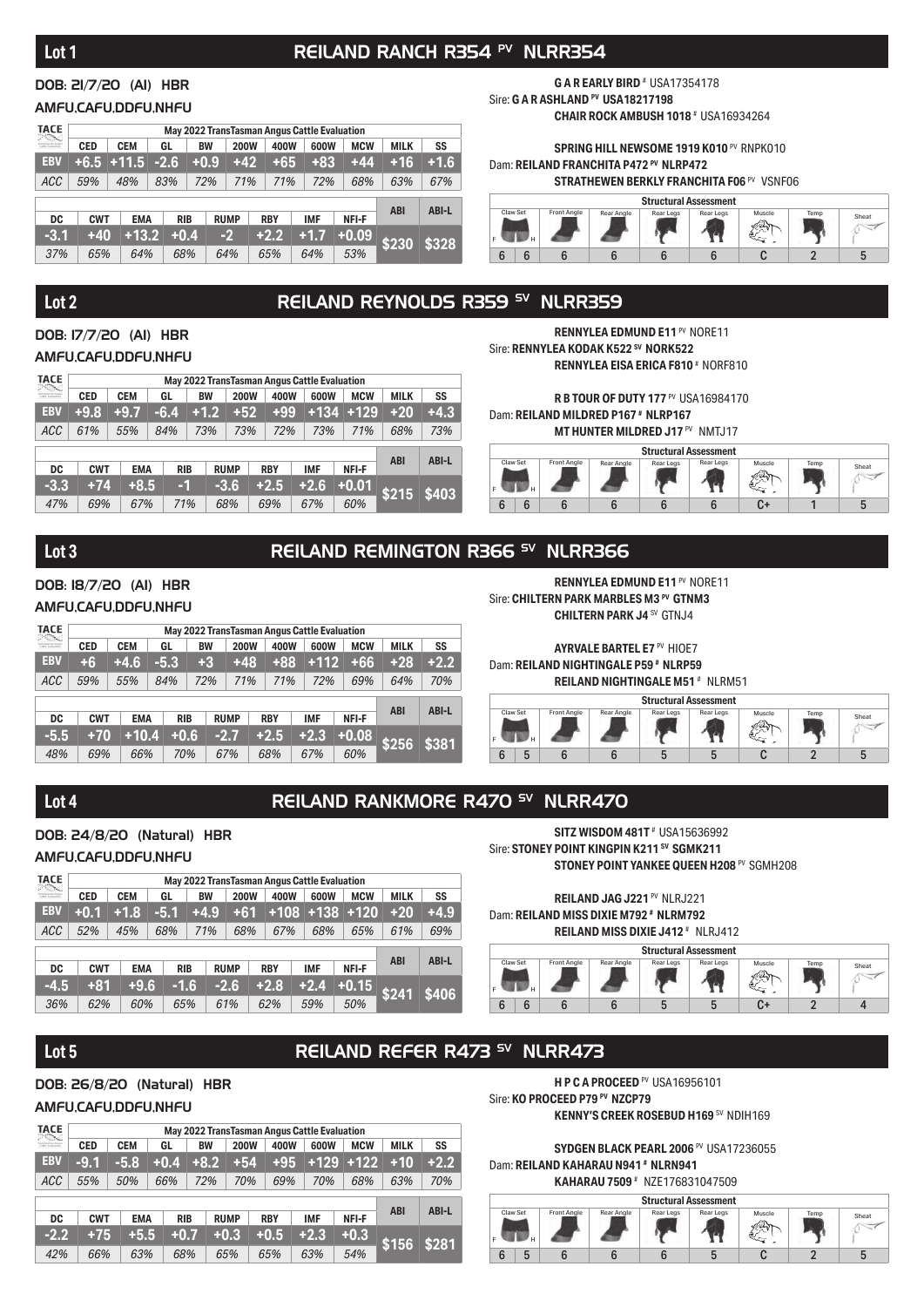### Lot 6 **REILAND REGENT R506<sup>SV</sup> NLRR506**

#### DOB: 1/10/20 (Natural) HBR

#### AMFU,CAFU,DDFU,NHFU

| TACE<br>$\begin{bmatrix} \begin{smallmatrix} 1 & 0 & 0 \\ 0 & 1 & 0 \\ 0 & 0 & 1 \end{smallmatrix} \end{bmatrix} \begin{bmatrix} \begin{smallmatrix} 1 & 0 & 0 \\ 0 & 1 & 0 \\ 0 & 0 & 1 \end{smallmatrix} \end{bmatrix}$ |            |            |        |            |           |             |            | May 2022 TransTasman Angus Cattle Evaluation |            |             |              |
|---------------------------------------------------------------------------------------------------------------------------------------------------------------------------------------------------------------------------|------------|------------|--------|------------|-----------|-------------|------------|----------------------------------------------|------------|-------------|--------------|
| ansTaraman Angus<br>Cofite Penhaman                                                                                                                                                                                       | <b>CED</b> | <b>CEM</b> | GL     |            | <b>BW</b> | <b>200W</b> | 400W       | 600W                                         | <b>MCW</b> | <b>MILK</b> | SS           |
| <b>EBV</b>                                                                                                                                                                                                                | $-0.7$     | -3.1       | $-5.4$ |            | $+5.6$    | $+59$       | +97        | $+130$                                       | $+142$     | $+15$       | $+5.5$       |
| <b>ACC</b>                                                                                                                                                                                                                | 55%        | 50%        | 69%    |            | 72%       | 70%         | 70%        | 70%                                          | 68%        | 63%         | 69%          |
|                                                                                                                                                                                                                           |            |            |        |            |           |             |            |                                              |            |             |              |
| DC                                                                                                                                                                                                                        | <b>CWT</b> | <b>EMA</b> |        | <b>RIB</b> |           | <b>RUMP</b> | <b>RBY</b> | <b>IMF</b>                                   | NFI-F      | <b>ABI</b>  | <b>ABI-L</b> |
| $-8.7$                                                                                                                                                                                                                    | $+80$      | $+6.3$     |        | $-0.4$     |           | $+0.1$      | $+1.2$     | $+2.5$                                       | $+0.32$    | \$204       | \$383        |
| 40%                                                                                                                                                                                                                       | 66%        | 62%        |        | 69%        |           | 65%         | 66%        | 63%                                          | 54%        |             |              |

**KIDMAN IMPACT K99 SV BKCK99** Sire: **REILAND NIMBO N1176 PV NLRN1176 STRATHEWEN REGENT WILPENA J49** PV VSNJ49

#### **REILAND JEFFERSON J956** PV NLRJ956 Dam: **REILAND ROSEBANK M297 # NLRM297**





### Lot 7 **REILAND REFORMATION R515** SV NLRR515

DOB: 1/9/20 (Natural) HBR AMFU,CAFU,DDFU,NHFU

| TACE<br>$\left[\left[\begin{smallmatrix} 1 & 0 \\ 0 & 1 \end{smallmatrix}\right], \left[\begin{smallmatrix} 1 & 0 \\ 0 & 1 \end{smallmatrix}\right]\right]$ |            |            |            |           |             |            | May 2022 TransTasman Angus Cattle Evaluation |            |             |              |  |  |
|-------------------------------------------------------------------------------------------------------------------------------------------------------------|------------|------------|------------|-----------|-------------|------------|----------------------------------------------|------------|-------------|--------------|--|--|
| uesTauman Angus<br>Califa Peabuatan                                                                                                                         | <b>CED</b> | <b>CEM</b> | GL         | <b>BW</b> | <b>200W</b> | 400W       | 600W                                         | <b>MCW</b> | <b>MILK</b> | SS           |  |  |
| <b>EBV</b>                                                                                                                                                  | $+0.1$     | -3.9       | $-2.5$     | $+3.2$    | +41         | $+77$      | $+105$                                       | $+82$      | $+20$       | $+0.6$       |  |  |
| <b>ACC</b>                                                                                                                                                  | 52%        | 47%        | 64%        | 71%       | 68%         | 67%        | 69%                                          | 66%        | 60%         | 68%          |  |  |
|                                                                                                                                                             |            |            |            |           |             |            |                                              |            |             |              |  |  |
| <b>DC</b>                                                                                                                                                   | <b>CWT</b> | <b>EMA</b> | <b>RIB</b> |           | <b>RUMP</b> | <b>RBY</b> | <b>IMF</b>                                   | NFI-F      | <b>ABI</b>  | <b>ABI-L</b> |  |  |
| $-2.2$                                                                                                                                                      | $+62$      | $+4.7$     | $+2.5$     |           | $+2.7$      | $-1.4$     | $+3$                                         | $+0.59$    |             | \$281        |  |  |
| 37%                                                                                                                                                         | 63%        | 60%        | 66%        |           | 62%         | 62%        | 60%                                          | 50%        | \$173       |              |  |  |

**H P C A PROCEED** PV USA16956101 Sire: **KO PROCEED P79 PV NZCP79 KENNY'S CREEK ROSEBUD H169** SV NDIH169

**REILAND JERRY J191** SV NLRJ191 Dam: **REILAND LIZANDER N406 # NLRN406**

**REILAND LIZANDER D640** # NLRD640



#### Lot 8 **REILAND REFRACTOR R523** SV NURR523

#### DOB: 26/9/20 (Natural) APR

#### AMF CAF DDF NHF

| <b>TACE</b><br>$\mathbb{P}[\mathbb{Q}]$ | May 2022 TransTasman Angus Cattle Evaluation |            |        |            |             |            |        |            |             |             |              |  |  |  |
|-----------------------------------------|----------------------------------------------|------------|--------|------------|-------------|------------|--------|------------|-------------|-------------|--------------|--|--|--|
| uesTauman Angus<br>Califa Peabuatan     | <b>CED</b>                                   | <b>CEM</b> | GL     | <b>BW</b>  | <b>200W</b> |            | 400W   | 600W       | <b>MCW</b>  | <b>MILK</b> | SS           |  |  |  |
| <b>EBV</b>                              | $-7.9$                                       | $-0.3$     | $+0.1$ | $+7.2$     | $+54$       |            | $+101$ |            | $+127$ +122 | $+14$       | $+3.8$       |  |  |  |
| <b>ACC</b>                              | 48%                                          | 43%        | 62%    | 68%        | 66%         |            | 66%    | 67%        | 64%         | 58%         | 60%          |  |  |  |
|                                         |                                              |            |        |            |             |            |        |            |             |             |              |  |  |  |
| DC                                      | <b>CWT</b>                                   | <b>EMA</b> |        | <b>RIB</b> | <b>RUMP</b> | <b>RBY</b> |        | <b>IMF</b> | NFI-F       | <b>ABI</b>  | <b>ABI-L</b> |  |  |  |
| $-3.1$                                  | +84                                          | $+3.9$     |        | $-2.1$     | $-0.3$      | $+0.4$     |        | $+3.1$     | $+0.55$     | \$169       | \$307        |  |  |  |
| 34%                                     | 62%                                          | 58%        |        | 65%        | 60%         | 61%        |        | 59%        | 49%         |             |              |  |  |  |

**H P C A PROCEED** PV USA16956101 Sire: **KO PROCEED P79 PV NZCP79 KENNY'S CREEK ROSEBUD H169 SV NDIH169** 

**UNKNOWN** UNKNOWN

Dam: **REILAND N669 # NLRN669**

Sire: **AYRVALE MERCURY M20 PV HIOM20**

Dam: **REILAND BURNETTE M1188 # NLRM1188**



**WITHERSWOOD PERFORMER E49 SV CWJE49** 

**AYRVALE JEWEL J23** PV HIOJ23

**REILAND GLORY G874** SV NLRG874

6 6 6 6 6 6 C+ 2 5 F **H** Front Angle Rear Angle Rear Legs Rear Legs Muscle Temp Sheat

### Lot 9 **REILAND RIPPER R535** SV NLRR535

DOB: 26/8/20 (Natural) HBR

#### AMFU,CAFU,DDFU,NHFU

| TACE<br>$\begin{bmatrix} \begin{bmatrix} \begin{bmatrix} 1 & 0 \\ 0 & 1 \end{bmatrix} & \begin{bmatrix} 1 & 0 \\ 0 & 1 \end{bmatrix} \end{bmatrix} \end{bmatrix} \end{bmatrix} \begin{bmatrix} \begin{bmatrix} 1 & 0 \\ 0 & 1 \end{bmatrix} & \begin{bmatrix} 1 & 0 \\ 0 & 1 \end{bmatrix} \end{bmatrix} \end{bmatrix}$ |            |            |        |            |             |            |       | May 2022 TransTasman Angus Cattle Evaluation |             |             |              |  |  |
|-------------------------------------------------------------------------------------------------------------------------------------------------------------------------------------------------------------------------------------------------------------------------------------------------------------------------|------------|------------|--------|------------|-------------|------------|-------|----------------------------------------------|-------------|-------------|--------------|--|--|
| kansTaraman Angus                                                                                                                                                                                                                                                                                                       | <b>CED</b> | <b>CEM</b> | GL     | <b>BW</b>  | <b>200W</b> |            | 400W  | 600W                                         | <b>MCW</b>  | <b>MILK</b> | SS           |  |  |
| EBV                                                                                                                                                                                                                                                                                                                     | $+2.6$     | $+3$       | $-3.6$ | +4         | $+50$       |            | $+91$ |                                              | $+135$ +103 | $+26$       | $+3.1$       |  |  |
| <b>ACC</b>                                                                                                                                                                                                                                                                                                              | 53%        | 47%        | 68%    | 73%        | 70%         |            | 70%   | 71%                                          | 68%         | 62%         | 71%          |  |  |
|                                                                                                                                                                                                                                                                                                                         |            |            |        |            |             |            |       |                                              |             |             |              |  |  |
| DC                                                                                                                                                                                                                                                                                                                      | <b>CWT</b> | <b>EMA</b> |        | <b>RIB</b> | <b>RUMP</b> | <b>RBY</b> |       | <b>IMF</b>                                   | NFI-F       | <b>ABI</b>  | <b>ABI-L</b> |  |  |
| -4                                                                                                                                                                                                                                                                                                                      | $+70$      | $+3.8$     |        | $-0.2$     | $-0.4$      | $+0.2$     |       | $+1.9$                                       | $+0.26$     |             | \$341        |  |  |
| 38%                                                                                                                                                                                                                                                                                                                     | 65%        | 62%        |        | 68%        | 64%         | 64%        |       | 62%                                          | 52%         | \$197       |              |  |  |



### Lot 10 **REILAND RICHMOND R539** # NLRR539

#### DOB: 10/10/20 (Natural) HBR

#### AMFU,CAFU,DDFU,NHFU

| TACE<br>$\begin{bmatrix} \begin{bmatrix} 1 & 0 \\ 0 & 1 \end{bmatrix} & \begin{bmatrix} 1 & 0 \\ 0 & 1 \end{bmatrix} \end{bmatrix}$ |            |            |     |            |             |            | May 2022 TransTasman Angus Cattle Evaluation |            |             |              |  |  |  |  |
|-------------------------------------------------------------------------------------------------------------------------------------|------------|------------|-----|------------|-------------|------------|----------------------------------------------|------------|-------------|--------------|--|--|--|--|
| uesTauman Angus<br>Califa Penhamin                                                                                                  | <b>CED</b> | <b>CEM</b> | GL  | <b>BW</b>  | <b>200W</b> | 400W       | 600W                                         | <b>MCW</b> | <b>MILK</b> | SS           |  |  |  |  |
| <b>EBV</b>                                                                                                                          | $+4.6$     | $-0.4$     | -4  | $+4.1$     | $+55$       | $+104$     | $+133$                                       | $+110$     | $+21$       | $+3.8$       |  |  |  |  |
| <b>ACC</b>                                                                                                                          | 51%        | 44%        | 60% | 71%        | 64%         | 64%        | 62%                                          | 58%        | 53%         | 57%          |  |  |  |  |
|                                                                                                                                     |            |            |     |            |             |            |                                              |            |             |              |  |  |  |  |
| DC                                                                                                                                  | <b>CWT</b> | <b>EMA</b> |     | <b>RIB</b> | <b>RUMP</b> | <b>RBY</b> | <b>IMF</b>                                   | NFI-F      | <b>ABI</b>  | <b>ABI-L</b> |  |  |  |  |
| $-6.2$                                                                                                                              | $+81$      | $+7.6$     |     | $-1.1$     | $-0.4$      | $+0.9$     | $+2.8$                                       | $+0.26$    | \$238       | <b>\$405</b> |  |  |  |  |
| 37%                                                                                                                                 | 56%        | 54%        |     | 58%        | 56%         | 56%        | 54%                                          | 47%        |             |              |  |  |  |  |

Sire: **REILAND NIMBO N1176 PV NLRN1176 STRATHEWEN REGENT WILPENA J49 PV VSNJ49** 

**KIDMAN IMPACT K99** SV BKCK99

**G A R SURE FIRE** SV USA17328461

Dam: **REILAND IRIS M1496 # NLRM1496**



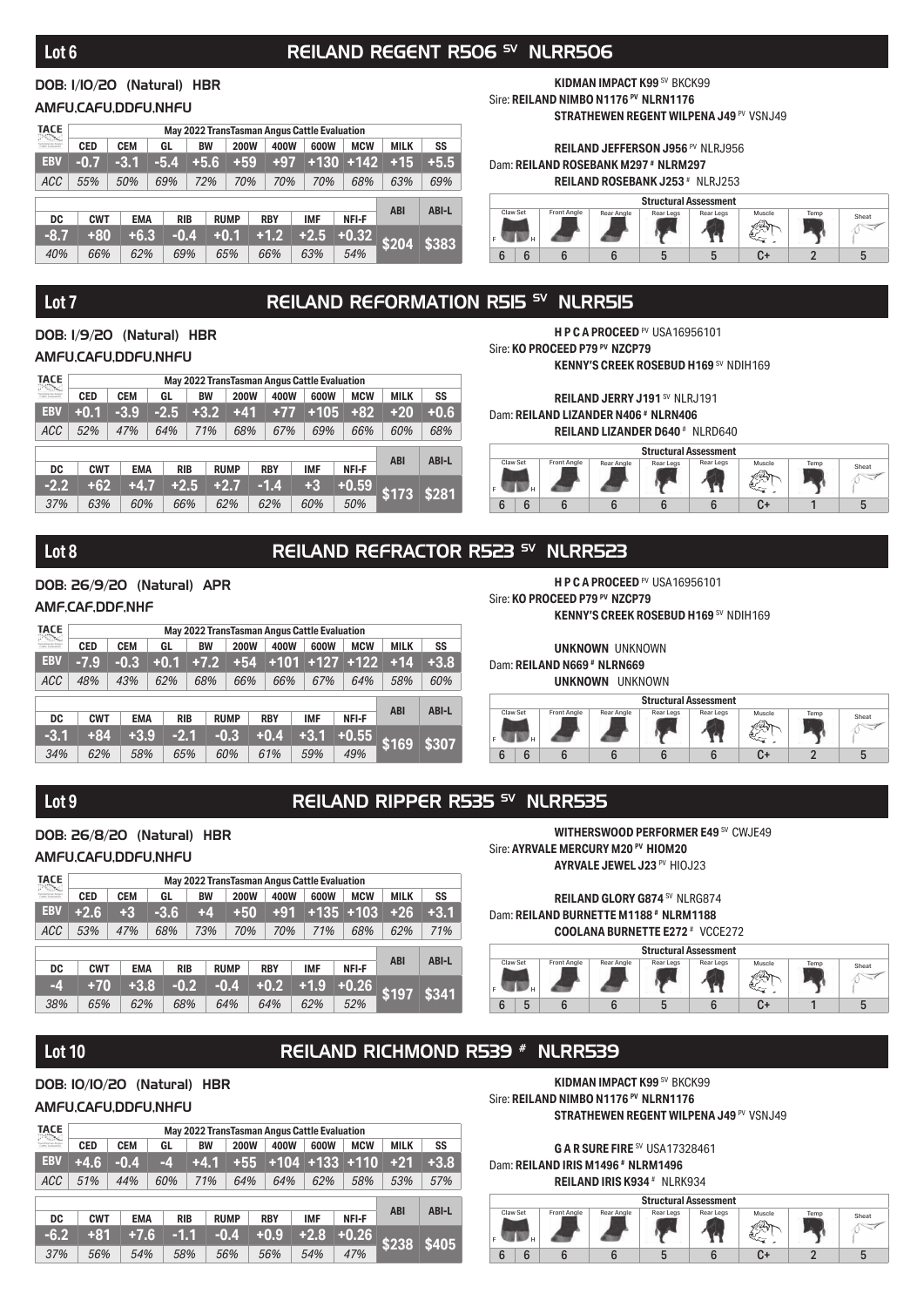### Lot 11 **REILAND REGAL R549<sup> SV</sup> NLRR549**

#### DOB: 6/9/20 (Natural) HBR

#### AMFU,CAF,DDC,NHFU

| <b>TACE</b><br>$\begin{bmatrix} \begin{smallmatrix} 1 & 0 & 0 \\ 0 & 1 & 0 \\ 0 & 0 & 1 \end{smallmatrix} \end{bmatrix} \begin{bmatrix} \begin{smallmatrix} 1 & 0 & 0 \\ 0 & 1 & 0 \\ 0 & 0 & 1 \end{smallmatrix} \end{bmatrix}$ |            |            |        |            |             |            | May 2022 TransTasman Angus Cattle Evaluation |            |             |              |
|----------------------------------------------------------------------------------------------------------------------------------------------------------------------------------------------------------------------------------|------------|------------|--------|------------|-------------|------------|----------------------------------------------|------------|-------------|--------------|
| <b>SunsTateman Angus</b><br>Cabbe Peabuation                                                                                                                                                                                     | <b>CED</b> | <b>CEM</b> | GL     | <b>BW</b>  | <b>200W</b> | 400W       | 600W                                         | <b>MCW</b> | <b>MILK</b> | SS           |
| <b>EBV</b>                                                                                                                                                                                                                       | $-1.7$     | $+0.7$     | $-2.8$ | $+4.2$     | $+45$       | $+79$      | $+103$                                       | $+101$     | $+11$       | $+2.4$       |
| <b>ACC</b>                                                                                                                                                                                                                       | 54%        | 49%        | 68%    | 71%        | 69%         | 68%        | 70%                                          | 67%        | 62%         | 69%          |
|                                                                                                                                                                                                                                  |            |            |        |            |             |            |                                              |            |             |              |
|                                                                                                                                                                                                                                  |            |            |        |            |             |            |                                              |            | <b>ABI</b>  | <b>ABI-L</b> |
| DC                                                                                                                                                                                                                               | <b>CWT</b> | <b>EMA</b> |        | <b>RIB</b> | <b>RUMP</b> | <b>RBY</b> | <b>IMF</b>                                   | NFI-F      |             |              |
| $-4.5$                                                                                                                                                                                                                           | $+63$      | $+4.4$     |        | $-1.6$     | $-2$        | $+1.7$     | $+1.8$                                       | $-0.19$    | \$163       | \$288        |
| 40%                                                                                                                                                                                                                              | 64%        | 61%        |        | 67%        | 63%         | 63%        | 61%                                          | 52%        |             |              |

**SYDGEN BLACK PEARL 2006 PV USA17236055** Sire: **REILAND MAJESTIC M912 PV NLRM912 REILAND BLACKLIZ Z509** PV NLRZ509

#### **R/M IRONSTONE 4047** # USA14954578 Dam: **AVALON ANGUS GENEVIEVE G16 # EQWG16**

### **AVALON ANGUS A32** PV EQWA32



### Lot 12 **REILAND REGAN R556 SV NLRR556**

DOB: 6/9/20 (AI) HBR AMFU,CAFU,DDFU,NHFU

| <b>TACE</b><br>$\begin{bmatrix} \begin{bmatrix} 1 & 0 & 0 \\ 0 & 0 & 0 \\ 0 & 0 & 0 \end{bmatrix} \end{bmatrix} \begin{bmatrix} \begin{bmatrix} 1 & 0 & 0 \\ 0 & 1 & 0 \\ 0 & 0 & 0 \end{bmatrix} \end{bmatrix}$ |            |            |            |           |             |            | May 2022 TransTasman Angus Cattle Evaluation |            |             |              |  |  |  |
|------------------------------------------------------------------------------------------------------------------------------------------------------------------------------------------------------------------|------------|------------|------------|-----------|-------------|------------|----------------------------------------------|------------|-------------|--------------|--|--|--|
| uesTauman Angus<br>Califa Peabuatan                                                                                                                                                                              | <b>CED</b> | <b>CEM</b> | GL         | <b>BW</b> | <b>200W</b> | 400W       | 600W                                         | <b>MCW</b> | <b>MILK</b> | SS           |  |  |  |
| <b>EBV</b>                                                                                                                                                                                                       | $-6$       | $-7.4$     | $+0.4$     | $+5.9$    | $+50$       | +82        | $+107$                                       | $+92$      | $+9$        | $+1.4$       |  |  |  |
| <b>ACC</b>                                                                                                                                                                                                       | 55%        | 49%        | 83%        | 73%       | 70%         | 69%        | 71%                                          | 68%        | 63%         | 64%          |  |  |  |
|                                                                                                                                                                                                                  |            |            |            |           |             |            |                                              |            |             |              |  |  |  |
| DC                                                                                                                                                                                                               | <b>CWT</b> | <b>EMA</b> | <b>RIB</b> |           | <b>RUMP</b> | <b>RBY</b> | <b>IMF</b>                                   | NFI-F      | <b>ABI</b>  | <b>ABI-L</b> |  |  |  |
| $-5.9$                                                                                                                                                                                                           | $+71$      | $+2.8$     | $-2.9$     |           | $-2.1$      | $+0.5$     | $+3.2$                                       | $-0.06$    |             |              |  |  |  |
| 38%                                                                                                                                                                                                              | 65%        | 61%        | 67%        |           | 63%         | 64%        | 61%                                          | 52%        | \$189       | \$295        |  |  |  |

**DUNOON GOODTHING G167 PV BHRG167** Sire: **AYRVALE KILLARNEY K37 PV HIOK37 AYRVALE GLORIA G13** PV HIOG13

**REILAND FRESHLAD F704** SV NLRF704 Dam: **REILAND IONA L274 # NLRL274**

**THE MEADOWS IONA F62** # BHFF62



#### Lot 13 **REILAND RIVERINA R560<sup> SV</sup> NLRR560**

DOB: 27/8/20 (Natural) HBR AMFU,CAFU,DDFU,NHFU

| TACE<br>$\begin{bmatrix} \begin{bmatrix} 1 & 0 & 0 \\ 0 & 0 & 0 \\ 0 & 0 & 0 \end{bmatrix} \end{bmatrix} \begin{bmatrix} \begin{bmatrix} 1 & 0 & 0 \\ 0 & 1 & 0 \\ 0 & 0 & 0 \end{bmatrix} \end{bmatrix}$ |            | May 2022 TransTasman Angus Cattle Evaluation |            |           |             |            |            |            |             |              |  |  |  |  |
|-----------------------------------------------------------------------------------------------------------------------------------------------------------------------------------------------------------|------------|----------------------------------------------|------------|-----------|-------------|------------|------------|------------|-------------|--------------|--|--|--|--|
| ansTaraman Angus<br>Cofite Penhaman                                                                                                                                                                       | <b>CED</b> | <b>CEM</b>                                   | GL         | <b>BW</b> | <b>200W</b> | 400W       | 600W       | <b>MCW</b> | <b>MILK</b> | SS           |  |  |  |  |
| <b>EBV</b>                                                                                                                                                                                                | $+7.4$     | $+7.2$                                       | $-1.6$     | $+1.7$    | $+32$       | $+65$      | $+76$      | $+51$      | $+17$       | $+3.1$       |  |  |  |  |
| <b>ACC</b>                                                                                                                                                                                                | 57%        | 52%                                          | 69%        | 73%       | 70%         | 70%        | 70%        | 68%        | 64%         | 70%          |  |  |  |  |
|                                                                                                                                                                                                           |            |                                              |            |           |             |            |            |            |             |              |  |  |  |  |
| DC                                                                                                                                                                                                        | <b>CWT</b> | <b>EMA</b>                                   | <b>RIB</b> |           | <b>RUMP</b> | <b>RBY</b> | <b>IMF</b> | NFI-F      | <b>ABI</b>  | <b>ABI-L</b> |  |  |  |  |
| $-7.4$                                                                                                                                                                                                    | $+43$      | $+5.4$                                       |            | $+3.4$    | $+4.4$      | $-1.8$     | $+4.1$     | $+0.92$    | \$202       | \$322        |  |  |  |  |
| 44%                                                                                                                                                                                                       | 65%        | 63%                                          | 68%        |           | 64%         | 65%        | 63%        | 55%        |             |              |  |  |  |  |

**MATAURI REALITY 839** # NZE14647008839 Sire: **REILAND KIWI K201<sup>PV</sup> NLRK201** 

**ABERDEEN ESTATE MAX CAP F36 SV AHWF36** 

**AYRVALE BARTEL E7** PV HIOE7 Dam: **REILAND INDIGO J55 # NLRJ55**

**REILAND INDIGO E350** # NLRE350



### Lot 14 **REILAND REGGAE R563 PV NLRR563**

DOB: 25/8/20 (Natural) HBR

#### AMFU,CAFU,DDFU,NHFU

| TACE<br>$\begin{bmatrix} \begin{bmatrix} 1 & 0 & 0 \\ 0 & 0 & 0 \\ 0 & 0 & 0 \end{bmatrix} \end{bmatrix} \begin{bmatrix} \begin{bmatrix} 1 & 0 & 0 \\ 0 & 1 & 0 \\ 0 & 0 & 0 \end{bmatrix} \end{bmatrix}$ |            |            |        |            |             | May 2022 TransTasman Angus Cattle Evaluation |            |            |             |              |  |  |
|-----------------------------------------------------------------------------------------------------------------------------------------------------------------------------------------------------------|------------|------------|--------|------------|-------------|----------------------------------------------|------------|------------|-------------|--------------|--|--|
| kansTaraman Angus                                                                                                                                                                                         | <b>CED</b> | <b>CEM</b> | GL     | <b>BW</b>  | <b>200W</b> | 400W                                         | 600W       | <b>MCW</b> | <b>MILK</b> | SS           |  |  |
| EBV                                                                                                                                                                                                       | $+7.7$     | $+1.1$     | $-2.9$ | $+3.2$     | $+40$       | $+73$                                        | $+90$      | $+75$      | $+16$       | $+2.7$       |  |  |
| <b>ACC</b>                                                                                                                                                                                                | 55%        | 50%        | 66%    | 73%        | 70%         | 69%                                          | 70%        | 67%        | 63%         | 70%          |  |  |
|                                                                                                                                                                                                           |            |            |        |            |             |                                              |            |            |             |              |  |  |
| DC                                                                                                                                                                                                        | <b>CWT</b> | <b>EMA</b> |        | <b>RIB</b> | <b>RUMP</b> | <b>RBY</b>                                   | <b>IMF</b> | NFI-F      | <b>ABI</b>  | <b>ABI-L</b> |  |  |
| $-4.9$                                                                                                                                                                                                    | $+52$      | $+6.6$     |        | $+0.3$     | $+0$        | $+0.2$                                       | $+2.7$     | $+0.73$    | \$182       | \$307        |  |  |
| 40%                                                                                                                                                                                                       | 64%        | 62%        |        | 67%        | 64%         | 64%                                          | 62%        | 52%        |             |              |  |  |

**MATAURI REALITY 839** # NZE14647008839 Sire: **REILAND KIWI K201 PV NLRK201 ABERDEEN ESTATE MAX CAP F36** SV AHWF36

**THE GRANGE ICONIC D140** PV EFTD140 Dam: **REILAND VICKY G249 SV NLRG249 KOA VICKY Z141** # NZCZ141



### Lot 15 **REILAND REGISTER R578 SV NLRR578**

#### DOB: 31/8/20 (AI) HBR

#### AMFU,CAFU,DDFU,NHFU

| TACE<br>$\begin{bmatrix} \begin{bmatrix} 1 & 0 & 0 \\ 0 & 0 & 0 \\ 0 & 0 & 0 \end{bmatrix} \end{bmatrix} \begin{bmatrix} \begin{bmatrix} 1 & 0 & 0 \\ 0 & 1 & 0 \\ 0 & 0 & 0 \end{bmatrix} \end{bmatrix}$ |            |            |        |            |             |            | May 2022 TransTasman Angus Cattle Evaluation |            |             |              |  |  |  |
|-----------------------------------------------------------------------------------------------------------------------------------------------------------------------------------------------------------|------------|------------|--------|------------|-------------|------------|----------------------------------------------|------------|-------------|--------------|--|--|--|
| uesTaurran Angus<br>Califa Evaluation                                                                                                                                                                     | <b>CED</b> | <b>CEM</b> | GL     | <b>BW</b>  | <b>200W</b> | 400W       | 600W                                         | <b>MCW</b> | <b>MILK</b> | SS           |  |  |  |
| <b>EBV</b>                                                                                                                                                                                                | $+6.8$     | $+4.3$     | $-4.5$ | $+1.5$     | $+45$       | $+87$      | $+111$                                       | $+87$      | $+24$       | $+1.2$       |  |  |  |
| <b>ACC</b>                                                                                                                                                                                                | 54%        | 47%        | 68%    | 72%        | 69%         | 69%        | 69%                                          | 66%        | 62%         | 65%          |  |  |  |
|                                                                                                                                                                                                           |            |            |        |            |             |            |                                              |            |             |              |  |  |  |
| DC                                                                                                                                                                                                        | <b>CWT</b> | <b>EMA</b> |        | <b>RIB</b> | <b>RUMP</b> | <b>RBY</b> | <b>IMF</b>                                   | NFI-F      | <b>ABI</b>  | <b>ABI-L</b> |  |  |  |
| $-3.3$                                                                                                                                                                                                    | $+61$      | $+8$       |        | $+0.4$     | $+0$        | $+0$       | $+2.9$                                       | $+0.49$    | \$209       | \$349        |  |  |  |
| 38%                                                                                                                                                                                                       | 64%        | 61%        |        | 66%        | 63%         | 63%        | 61%                                          | 51%        |             |              |  |  |  |

**SITZ WISDOM 481T** # USA15636992 Sire: **STONEY POINT KINGPIN K211 SV SGMK211 STONEY POINT YANKEE QUEEN H208** PV SGMH208

**R/M IRONSTONE 4047** # USA14954578

Dam: **REILAND NEW DESIGN L931 # NLRL931**

**LAWSONS NEW DESIGN 1407 Z1339 SV VLYZ1339** 

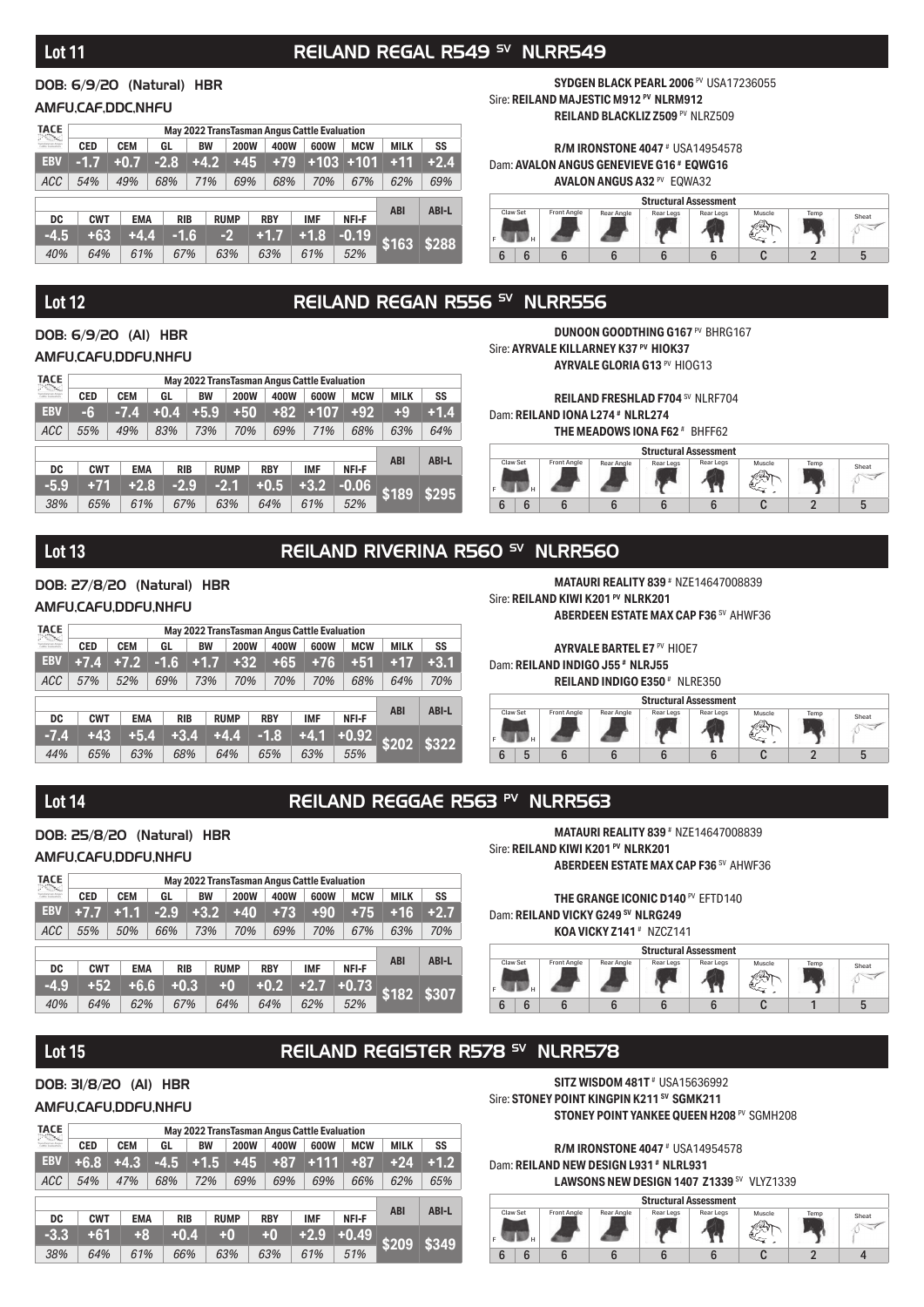### **Lot 16 REILAND REILLY R623** SV **NLRR623**

#### DOB: 15/10/20 (Natural) HBR

#### AMFU,CAFU,DDFU,NHFU

| TACE<br>$\begin{bmatrix} \begin{smallmatrix} 1 & 0 & 0 \\ 0 & 1 & 0 \\ 0 & 0 & 1 \end{smallmatrix} \end{bmatrix} \begin{bmatrix} \begin{smallmatrix} 1 & 0 & 0 \\ 0 & 1 & 0 \\ 0 & 0 & 1 \end{smallmatrix} \end{bmatrix}$ | May 2022 TransTasman Angus Cattle Evaluation |            |        |            |             |             |            |            |  |            |             |              |  |
|---------------------------------------------------------------------------------------------------------------------------------------------------------------------------------------------------------------------------|----------------------------------------------|------------|--------|------------|-------------|-------------|------------|------------|--|------------|-------------|--------------|--|
| ansTaraman Angus<br>Colitie Evaluation                                                                                                                                                                                    | <b>CED</b>                                   | <b>CEM</b> | GL     |            | <b>BW</b>   | <b>200W</b> | 400W       | 600W       |  | <b>MCW</b> | <b>MILK</b> | SS           |  |
| <b>EBV</b>                                                                                                                                                                                                                | $+3$                                         | $+6.4$     | $-4.8$ |            | $+3.9$      | $+48$       | $+84$      | $+113$     |  | $+79$      | $+18$       | $+0.7$       |  |
| <b>ACC</b>                                                                                                                                                                                                                | 52%                                          | 45%        | 65%    | 71%        |             | 68%         | 68%        | 68%        |  | 65%        | 60%         | 62%          |  |
|                                                                                                                                                                                                                           |                                              |            |        |            |             |             |            |            |  |            |             |              |  |
| DC                                                                                                                                                                                                                        | <b>CWT</b>                                   | <b>EMA</b> |        | <b>RIB</b> | <b>RUMP</b> |             | <b>RBY</b> | <b>IMF</b> |  | NFI-F      | <b>ABI</b>  | <b>ABI-L</b> |  |
| $-4.8$                                                                                                                                                                                                                    | $+64$                                        | $+2.4$     |        | $-0.4$     | $+0.6$      |             | $-0.7$     | $+2.3$     |  | $+0.15$    | \$212       | \$338        |  |
| 37%                                                                                                                                                                                                                       | 63%                                          | 60%        |        | 66%        | 62%         |             | 62%        | 60%        |  | 51%        |             |              |  |

#### **WAITARA PIO FEDERAL F73** SV BSCF73 Sire: **SPRING HILL HIGHLAND MARCOPOLO M50 SV RNPM50 SPRING HILL HIGHLAND KEELEY K121** # RNPK121

#### **STRATHEWEN REGENT E23 H70 PV VSNH70** Dam: **REILAND CRICKLEWOOD M694 # NLRM694**

**REILAND MERITJED F632** # NLRF632



### Lot 17 **REILAND RELENTLESS R638 SV NLRR638**

DOB: 14/9/20 (Natural) APR AMFU,CAFU,DDFU,NHFU

| TACE<br>$\begin{bmatrix} \begin{bmatrix} \begin{bmatrix} 1 & 0 \\ 0 & 1 \end{bmatrix} & \begin{bmatrix} 1 & 0 \\ 0 & 1 \end{bmatrix} \end{bmatrix} \end{bmatrix} \end{bmatrix} \begin{bmatrix} \begin{bmatrix} 1 & 0 \\ 0 & 1 \end{bmatrix} & \begin{bmatrix} 1 & 0 \\ 0 & 1 \end{bmatrix} \end{bmatrix} \end{bmatrix}$ |            |            |        |            |             | May 2022 TransTasman Angus Cattle Evaluation |            |        |            |             |              |  |
|-------------------------------------------------------------------------------------------------------------------------------------------------------------------------------------------------------------------------------------------------------------------------------------------------------------------------|------------|------------|--------|------------|-------------|----------------------------------------------|------------|--------|------------|-------------|--------------|--|
| ansTaraman Angus<br>Cofite Penhaman                                                                                                                                                                                                                                                                                     | <b>CED</b> | <b>CEM</b> | GL     | <b>BW</b>  | <b>200W</b> | 400W                                         |            | 600W   | <b>MCW</b> | <b>MILK</b> | SS           |  |
| <b>EBV</b>                                                                                                                                                                                                                                                                                                              | $-1.4$     | $-12.1$    | -5     | $+5.5$     | $+50$       | $+86$                                        |            | $+112$ | $+95$      | $+11$       | $+2.4$       |  |
| <b>ACC</b>                                                                                                                                                                                                                                                                                                              | 52%        | 45%        | 65%    |            | 69%         | 68%                                          |            | 69%    | 66%        | 60%         | 69%          |  |
|                                                                                                                                                                                                                                                                                                                         |            |            |        |            |             |                                              |            |        |            |             |              |  |
| DC                                                                                                                                                                                                                                                                                                                      | <b>CWT</b> | <b>EMA</b> |        | <b>RIB</b> | <b>RUMP</b> | <b>RBY</b>                                   | <b>IMF</b> |        | NFI-F      | <b>ABI</b>  | <b>ABI-L</b> |  |
| $-1.6$                                                                                                                                                                                                                                                                                                                  | $+64$      | $+9.1$     | $-1.2$ |            | $-1.6$      | $+2.3$                                       | $+1.3$     |        | $-0.06$    | \$178       | \$299        |  |
| 38%                                                                                                                                                                                                                                                                                                                     | 64%        | 61%        |        | 67%        | 63%         | 63%                                          | 61%        |        | 52%        |             |              |  |

**WAITARA PIO FEDERAL F73** SV BSCF73 Sire: **SPRING HILL HIGHLAND MARCOPOLO M50 SV RNPM50 SPRING HILL HIGHLAND KEELEY K121** # RNPK121

**BULLIAC GATORADE G5** SV QPDG5 Dam: **REILAND BUTTER L569 # NLRL569**

**REILAND BUTTER E437** # NLRE437



#### Lot 18 **REILAND RELEVANT R640<sup>SV</sup> NLRR640**

DOB: 30/8/20 (Natural) HBR AMFU,CAFU,DDFU,NHFU

| <b>TACE</b>      |            | May 2022 TransTasman Angus Cattle Evaluation |      |            |             |            |            |            |             |              |  |  |  |  |  |
|------------------|------------|----------------------------------------------|------|------------|-------------|------------|------------|------------|-------------|--------------|--|--|--|--|--|
| tamilasman Angus | <b>CED</b> | <b>CEM</b>                                   | GL   | <b>BW</b>  | <b>200W</b> | 400W       | 600W       | <b>MCW</b> | <b>MILK</b> | SS           |  |  |  |  |  |
| EBV              | $+2.4$     | $-1.3$                                       | -1.5 | $+5.5$     | $+47$       | $+76$      | $+97$      | $+73$      | $+15$       | $+0.7$       |  |  |  |  |  |
| ACC              | 53%        | 46%                                          | 68%  | 72%        | 68%         | 68%        | 68%        | 66%        | 60%         | 68%          |  |  |  |  |  |
|                  |            |                                              |      |            |             |            |            |            |             |              |  |  |  |  |  |
| DC               | <b>CWT</b> | <b>EMA</b>                                   |      | <b>RIB</b> | <b>RUMP</b> | <b>RBY</b> | <b>IMF</b> | NFI-F      | <b>ABI</b>  | <b>ABI-L</b> |  |  |  |  |  |
| -5               | $+63$      | $+7.1$                                       |      | $+0.3$     | $-1.2$      | $-0.3$     | $+3.9$     | $+0.31$    | \$207       | \$318        |  |  |  |  |  |
| 36%              | 63%        | 60%                                          |      | 66%        | 62%         | 62%        | 61%        | 50%        |             |              |  |  |  |  |  |

**AYRVALE GENERAL G18 PV HIOG18** Sire: **SPRING HILL MISTABOJANGLES M9 SV RNPM9 REILAND MAIZIE G224** SV NLRG224

**BASIN EXCITEMENT <sup>PV</sup> USA16047404** Dam: **AVALON ANGUS JOYCE J15 # EQWJ15**



### Lot 19 **REILAND RELISH R659 SV NLRR659**

#### DOB: 1/9/20 (AI) HBR

AMFU,CAFU,DDFU,NHFU

| TACE<br>$\begin{bmatrix} \begin{bmatrix} 1 & 0 & 0 \\ 0 & 0 & 0 \\ 0 & 0 & 0 \end{bmatrix} \end{bmatrix} \begin{bmatrix} \begin{bmatrix} 1 & 0 & 0 \\ 0 & 1 & 0 \\ 0 & 0 & 0 \end{bmatrix} \end{bmatrix}$ |            |            |            |           |             |            | May 2022 TransTasman Angus Cattle Evaluation |            |             |              |  |  |
|-----------------------------------------------------------------------------------------------------------------------------------------------------------------------------------------------------------|------------|------------|------------|-----------|-------------|------------|----------------------------------------------|------------|-------------|--------------|--|--|
| uesTauman Angus<br>Califa Penhaman                                                                                                                                                                        | <b>CED</b> | <b>CEM</b> | GL         | <b>BW</b> | <b>200W</b> | 400W       | 600W                                         | <b>MCW</b> | <b>MILK</b> | SS           |  |  |
| <b>EBV</b>                                                                                                                                                                                                | $-2.5$     | -3.1       | $-4.7$     | $+5.8$    | $+61$       | $+111.$    | $+147$                                       | $+135$     | $+24$       | $+3.1$       |  |  |
| <b>ACC</b>                                                                                                                                                                                                | 55%        | 48%        | 83%        | 71%       | 68%         | 68%        | 68%                                          | 65%        | 61%         | 69%          |  |  |
|                                                                                                                                                                                                           |            |            |            |           |             |            |                                              |            |             |              |  |  |
| DC                                                                                                                                                                                                        | <b>CWT</b> | <b>EMA</b> | <b>RIB</b> |           | <b>RUMP</b> | <b>RBY</b> | <b>IMF</b>                                   | NFI-F      | <b>ABI</b>  | <b>ABI-L</b> |  |  |
| $-4.3$                                                                                                                                                                                                    | $+91$      | $+3.8$     | $-2.6$     |           | $-2.9$      | $+1.3$     | $+2.1$                                       | $-0.17$    | \$199       | \$361        |  |  |
| 38%                                                                                                                                                                                                       | 63%        | 61%        | 66%        |           | 62%         | 62%        | 61%                                          | 51%        |             |              |  |  |

**WITHERSWOOD PERFORMER E49 SV CWJE49** Sire: **AYRVALE MONTANA M13 PV HIOM13 AYRVALE GLORIA G13** PV HIOG13

**CONNEALY IN SURE 8524** # USA16205036 Dam: **REILAND WEDGEWOOD M1612 # NLRM1612 REILAND WEDGEWOOD K921** # NLRK921



### **Lot 20 REILAND RINGO R837** SV **NLRR837**

#### DOB: 29/8/20 (Natural) HBR

#### AMFU,CAFU,DDF,NHFU

| TACE<br>$\begin{bmatrix} \begin{bmatrix} \begin{bmatrix} 1 & 0 \\ 0 & 1 \end{bmatrix} & \begin{bmatrix} 1 & 0 \\ 0 & 1 \end{bmatrix} \end{bmatrix} \end{bmatrix} \end{bmatrix} \begin{bmatrix} \begin{bmatrix} 1 & 0 \\ 0 & 1 \end{bmatrix} & \begin{bmatrix} 1 & 0 \\ 0 & 1 \end{bmatrix} \end{bmatrix} \end{bmatrix}$ |            |            | May 2022 TransTasman Angus Cattle Evaluation |           |             |            |            |            |             |              |  |  |  |  |  |
|-------------------------------------------------------------------------------------------------------------------------------------------------------------------------------------------------------------------------------------------------------------------------------------------------------------------------|------------|------------|----------------------------------------------|-----------|-------------|------------|------------|------------|-------------|--------------|--|--|--|--|--|
| ansTaraman Angus<br>Cofite Penhaman                                                                                                                                                                                                                                                                                     | <b>CED</b> | <b>CEM</b> | GL                                           | <b>BW</b> | <b>200W</b> | 400W       | 600W       | <b>MCW</b> | <b>MILK</b> | SS           |  |  |  |  |  |
| <b>EBV</b>                                                                                                                                                                                                                                                                                                              | $-1.1$     | $+2.2$     | -5.4                                         | $+6$      | $+55$       | $+101$     | $+133$     | $+126$     | $+11$       | $+2.6$       |  |  |  |  |  |
| ACC                                                                                                                                                                                                                                                                                                                     | 55%        | 50%        | 69%                                          | 73%       | 71%         | 70%        | 71%        | 68%        | 64%         | 65%          |  |  |  |  |  |
|                                                                                                                                                                                                                                                                                                                         |            |            |                                              |           |             |            |            |            |             |              |  |  |  |  |  |
| DC                                                                                                                                                                                                                                                                                                                      | <b>CWT</b> | <b>EMA</b> | <b>RIB</b>                                   |           | <b>RUMP</b> | <b>RBY</b> | <b>IMF</b> | NFI-F      | <b>ABI</b>  | <b>ABI-L</b> |  |  |  |  |  |
| $-3.8$                                                                                                                                                                                                                                                                                                                  | +80        | $+5.7$     | $-1.2$                                       |           | $-3.2$      | $+1.6$     | $+2$       | $-0.16$    | \$182       | \$340        |  |  |  |  |  |
| 42%                                                                                                                                                                                                                                                                                                                     | 65%        | 63%        | 68%                                          |           | 64%         | 65%        | 63%        | 54%        |             |              |  |  |  |  |  |

**MATAURI REALITY 839** # NZE14647008839 Sire: **STONEY POINT REALITY M911 PV SYAM911 STONEY POINT DREAM F302** PV SGMF302



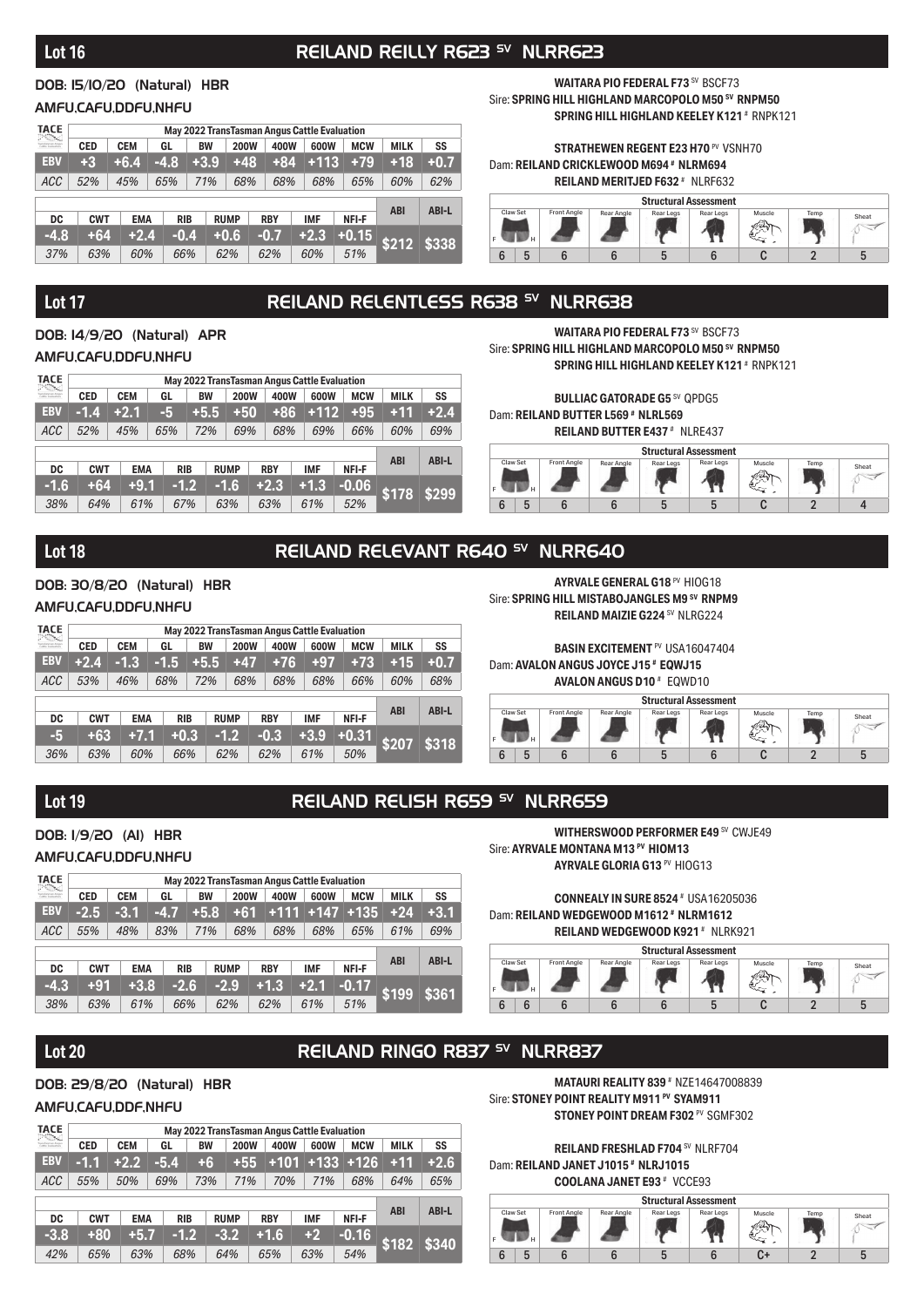### Lot 21 **REILAND REMINISCENT R851 SV NLRR851**

#### DOB: 28/8/20 (Natural) HBR

#### AMFU,CAF,DDFU,NHFU

| TACE<br>$\begin{bmatrix} \begin{smallmatrix} 1 & 0 & 0 \\ 0 & 1 & 0 \\ 0 & 0 & 1 \end{smallmatrix} \end{bmatrix} \begin{bmatrix} \begin{smallmatrix} 1 & 0 & 0 \\ 0 & 1 & 0 \\ 0 & 0 & 1 \end{smallmatrix} \end{bmatrix}$ |            |            |        |            |           |             |  |            |  |            | May 2022 TransTasman Angus Cattle Evaluation |  |             |              |
|---------------------------------------------------------------------------------------------------------------------------------------------------------------------------------------------------------------------------|------------|------------|--------|------------|-----------|-------------|--|------------|--|------------|----------------------------------------------|--|-------------|--------------|
| tamilasman Angus                                                                                                                                                                                                          | <b>CED</b> | <b>CEM</b> | GL     |            | <b>BW</b> | <b>200W</b> |  | 400W       |  | 600W       | <b>MCW</b>                                   |  | <b>MILK</b> | SS           |
| <b>EBV</b>                                                                                                                                                                                                                | $-1.8$     | $+0.6$     | $-5.5$ |            | $+5.3$    | $+52$       |  | $+91$      |  | $+121$     | $+114$                                       |  | $+19$       | $+1.8$       |
| <b>ACC</b>                                                                                                                                                                                                                | 50%        | 44%        | 62%    |            | 70%       | 65%         |  | 65%        |  | 67%        | 63%                                          |  | 58%         | 59%          |
|                                                                                                                                                                                                                           |            |            |        |            |           |             |  |            |  |            |                                              |  |             |              |
| DC                                                                                                                                                                                                                        | <b>CWT</b> | <b>EMA</b> |        | <b>RIB</b> |           | <b>RUMP</b> |  | <b>RBY</b> |  | <b>IMF</b> | NFI-F                                        |  | <b>ABI</b>  | <b>ABI-L</b> |
| $-1.4$                                                                                                                                                                                                                    | $+72$      | $+3.6$     |        | $-3.2$     |           | $-3.8$      |  | $+1.9$     |  | $+2.3$     | $-0.49$                                      |  | \$173       | \$305        |
| 35%                                                                                                                                                                                                                       | 60%        | 57%        |        | 63%        |           | 59%         |  | 60%        |  | 58%        | 48%                                          |  |             |              |

**REILAND HILARY H874** PV NLRH874 Sire: **REILAND PRIDE P280 PV NLRP280 REILAND HENLEY H909** SV NLRH909

#### **BULLIAC GATORADE G5** SV QPDG5 Dam: **REILAND CONNY M1621 # NLRM1621**

**REILAND CONNY B06** # NLRB06



### Lot 22 **REILAND RICHARD R852 SV NLRR852**

DOB: 20/9/20 (Natural) HBR AMFU,CAFU,DDFU,NHFU

| TACE<br>$\begin{bmatrix} \begin{bmatrix} 1 & 0 \\ 0 & 1 \end{bmatrix} & \begin{bmatrix} 1 & 0 \\ 0 & 1 \end{bmatrix} \end{bmatrix}$ |            |            |     |            |             |            |        | May 2022 TransTasman Angus Cattle Evaluation |              |             |              |  |  |
|-------------------------------------------------------------------------------------------------------------------------------------|------------|------------|-----|------------|-------------|------------|--------|----------------------------------------------|--------------|-------------|--------------|--|--|
| uesTauman Angus<br>Califa Peabuatan                                                                                                 | <b>CED</b> | <b>CEM</b> | GL  | <b>BW</b>  | <b>200W</b> |            | 400W   | 600W                                         | <b>MCW</b>   | <b>MILK</b> | SS           |  |  |
| <b>EBV</b>                                                                                                                          | $+3.7$     | $-0.5$     | 45  | $+3.4$     | $+57$       |            | $+109$ |                                              | $+135 + 119$ | $+23$       | $+2.7$       |  |  |
| <b>ACC</b>                                                                                                                          | 54%        | 48%        | 68% | 73%        | 70%         |            | 69%    | 70%                                          | 67%          | 62%         | 64%          |  |  |
|                                                                                                                                     |            |            |     |            |             |            |        |                                              |              |             |              |  |  |
| DC                                                                                                                                  | <b>CWT</b> | <b>EMA</b> |     | <b>RIB</b> | <b>RUMP</b> | <b>RBY</b> |        | <b>IMF</b>                                   | NFI-F        | <b>ABI</b>  | <b>ABI-L</b> |  |  |
| $-4.6$                                                                                                                              | $+82$      | $+5.2$     |     | $-2.6$     | $-3.5$      |            | $+1$   | $+2.5$                                       | $-0.55$      | \$217       | \$383        |  |  |
| 39%                                                                                                                                 | 64%        | 62%        |     | 67%        | 63%         |            | 63%    | 62%                                          | 52%          |             |              |  |  |

**WITHERSWOOD PERFORMER E49 SV CWJE49** Sire: **AYRVALE MONTANA M13 PV HIOM13 AYRVALE GLORIA G13** PV HIOG13

**STRATHEWEN BERKLEY F26 PV VSNF26** Dam: **REILAND NICKY H1168** # NLRH1168

**REILAND NICKY B267 PV NLRB267** 



#### Lot 23 **REILAND RENNIE R855** SV NLRR855

DOB: 22/9/20 (Natural) HBR AMFU,CAFU,DDFU,NHFU

| TACE<br>$\begin{bmatrix} \begin{bmatrix} 1 & 0 & 0 \\ 0 & 0 & 0 \\ 0 & 0 & 0 \end{bmatrix} \end{bmatrix} \begin{bmatrix} \begin{bmatrix} 1 & 0 & 0 \\ 0 & 1 & 0 \\ 0 & 0 & 0 \end{bmatrix} \end{bmatrix}$ |            |            |            |           |             |            | May 2022 TransTasman Angus Cattle Evaluation |            |             |        |
|-----------------------------------------------------------------------------------------------------------------------------------------------------------------------------------------------------------|------------|------------|------------|-----------|-------------|------------|----------------------------------------------|------------|-------------|--------|
| IransTaraman Angus                                                                                                                                                                                        | <b>CED</b> | <b>CEM</b> | GL         | <b>BW</b> | <b>200W</b> | 400W       | 600W                                         | <b>MCW</b> | <b>MILK</b> | SS     |
| <b>EBV</b>                                                                                                                                                                                                | $+5.5$     | $+7$       | $-4.3$     | $+4.3$    | $+48$       | +84        | $+117$                                       | $+98$      | $+19$       | $+0.9$ |
| <b>ACC</b>                                                                                                                                                                                                | 55%        | 50%        | 66%        | 71%       | 68%         | 68%        | 69%                                          | 67%        | 62%         | 63%    |
|                                                                                                                                                                                                           |            |            |            |           |             |            |                                              |            |             |        |
|                                                                                                                                                                                                           |            |            |            |           |             |            |                                              |            | <b>ABI</b>  | ABI-L  |
| <b>DC</b>                                                                                                                                                                                                 | <b>CWT</b> | <b>EMA</b> | <b>RIB</b> |           | <b>RUMP</b> | <b>RBY</b> | <b>IMF</b>                                   | NFI-F      |             |        |
| $-5.7$                                                                                                                                                                                                    | $+78$      | $+6.7$     | $-0.3$     |           | $-1.7$      | $+1.4$     | $+1.5$                                       | $-0.12$    | \$204       | \$351  |
| 42%                                                                                                                                                                                                       | 64%        | 62%        | 67%        |           | 64%         | 65%        | 62%                                          | 54%        |             |        |

**REILAND HILARY H874** PV NLRH874

Sire: **REILAND PRIDE P280 PV NLRP280 REILAND HENLEY H909** SV NLRH909

**TUWHARETOA REGENT D145 PV BNAD145** Dam: **COOLANA JUANA ERICA J366 # VCCJ366**

**COOLANA JUANA ERICA A24** SV VCCA24



### Lot 24 **REILAND REPUTABLE R955** SV NLRR955

DOB: 25/9/20 (Natural) HBR

#### AMFU,CAFU,DDFU,NHFU

| TACE<br>$\begin{bmatrix} \begin{bmatrix} 1 & 0 & 0 \\ 0 & 0 & 0 \\ 0 & 0 & 0 \end{bmatrix} \end{bmatrix} \begin{bmatrix} \begin{bmatrix} 1 & 0 & 0 \\ 0 & 1 & 0 \\ 0 & 0 & 0 \end{bmatrix} \end{bmatrix}$ |            |            |            |           |             |            | May 2022 TransTasman Angus Cattle Evaluation |            |             |              |  |
|-----------------------------------------------------------------------------------------------------------------------------------------------------------------------------------------------------------|------------|------------|------------|-----------|-------------|------------|----------------------------------------------|------------|-------------|--------------|--|
| tamilasman Angus                                                                                                                                                                                          | <b>CED</b> | <b>CEM</b> | GL         | <b>BW</b> | <b>200W</b> | 400W       | 600W                                         | <b>MCW</b> | <b>MILK</b> | SS           |  |
| <b>EBV</b>                                                                                                                                                                                                | $+2.4$     | $+4.1$     | $-5.3$     | $+3.8$    | $+51$       | $+90$      | $+110$                                       | $+84$      | $+14$       | $+1.5$       |  |
| <b>ACC</b>                                                                                                                                                                                                | 56%        | 51%        | 64%        | 71%       | 69%         | 68%        | 69%                                          | 67%        | 62%         | 63%          |  |
|                                                                                                                                                                                                           |            |            |            |           |             |            |                                              |            |             |              |  |
| DC                                                                                                                                                                                                        | <b>CWT</b> | <b>EMA</b> | <b>RIB</b> |           | <b>RUMP</b> | <b>RBY</b> | <b>IMF</b>                                   | NFI-F      | <b>ABI</b>  | <b>ABI-L</b> |  |
| -9                                                                                                                                                                                                        | $+71$      | $+4.1$     | -0.7       |           | $-0.6$      | $-0.1$     | $+3.6$                                       | $+0.2$     | \$250       | \$392        |  |
| 42%                                                                                                                                                                                                       | 64%        | 62%        | 67%        |           | 63%         | 64%        | 62%                                          | 54%        |             |              |  |

**AYRVALE BARTEL E7 PV HIOE7** Sire: **THE ROCK N49 PV ATZN49 THE ROCK K6<sup>PV</sup> ATZK6** 

**DEER VALLEY ALL IN <sup>SV</sup> USA17307074** Dam: **REILAND WEDGEWOOD M52 # NLRM52 REILAND WEDGEWOOD K919** # NLRK919



### **Lot 25** REILAND RECKON R956 SV NLRR956

#### DOB: 29/8/20 (Natural) HBR

#### AMFU,CAFU,DDFU,NHF

| TACE<br>$\begin{bmatrix} \begin{bmatrix} 1 & 0 & 0 \\ 0 & 0 & 0 \\ 0 & 0 & 0 \end{bmatrix} \end{bmatrix} \begin{bmatrix} \begin{bmatrix} 1 & 0 & 0 \\ 0 & 1 & 0 \\ 0 & 0 & 0 \end{bmatrix} \end{bmatrix}$ |            | May 2022 TransTasman Angus Cattle Evaluation |            |           |             |            |            |            |             |              |
|-----------------------------------------------------------------------------------------------------------------------------------------------------------------------------------------------------------|------------|----------------------------------------------|------------|-----------|-------------|------------|------------|------------|-------------|--------------|
| uesTaurran Angus<br>Califa Evaluation                                                                                                                                                                     | <b>CED</b> | <b>CEM</b>                                   | GL         | <b>BW</b> | <b>200W</b> | 400W       | 600W       | <b>MCW</b> | <b>MILK</b> | SS           |
| <b>EBV</b>                                                                                                                                                                                                | $-6.$      | $+5$                                         | -5.2       | $+7$      | $+55$       | $+102$     | $+140$     | $+135$     | $+13$       | $+0.3$       |
| ACC                                                                                                                                                                                                       | 53%        | 48%                                          | 70%        | 71%       | 68%         | 68%        | 69%        | 67%        | 61%         | 65%          |
|                                                                                                                                                                                                           |            |                                              |            |           |             |            |            |            |             |              |
| DC                                                                                                                                                                                                        | <b>CWT</b> | <b>EMA</b>                                   | <b>RIB</b> |           | <b>RUMP</b> | <b>RBY</b> | <b>IMF</b> | NFI-F      | <b>ABI</b>  | <b>ABI-L</b> |
| $-1.6$                                                                                                                                                                                                    | +80        | $+0.8$                                       | -3.1       |           | $-5.2$      | $+0.8$     | $+2$       | $-0.68$    | \$141       | \$286        |
| 41%                                                                                                                                                                                                       | 64%        | 61%                                          | 67%        |           | 63%         | 64%        | 62%        | 53%        |             |              |

**MATAURI REALITY 839** # NZE14647008839 Sire: **WITHERSWOOD REALITY M0048 SV CWJM0048 WITHERSWOOD QUEIED K0082 SV CWJK0082** 

**N BAR PIONEER PERFECT F65** SV DDSF65 Dam: **REILAND CHAMPAGNE L1004 # NLRL1004**

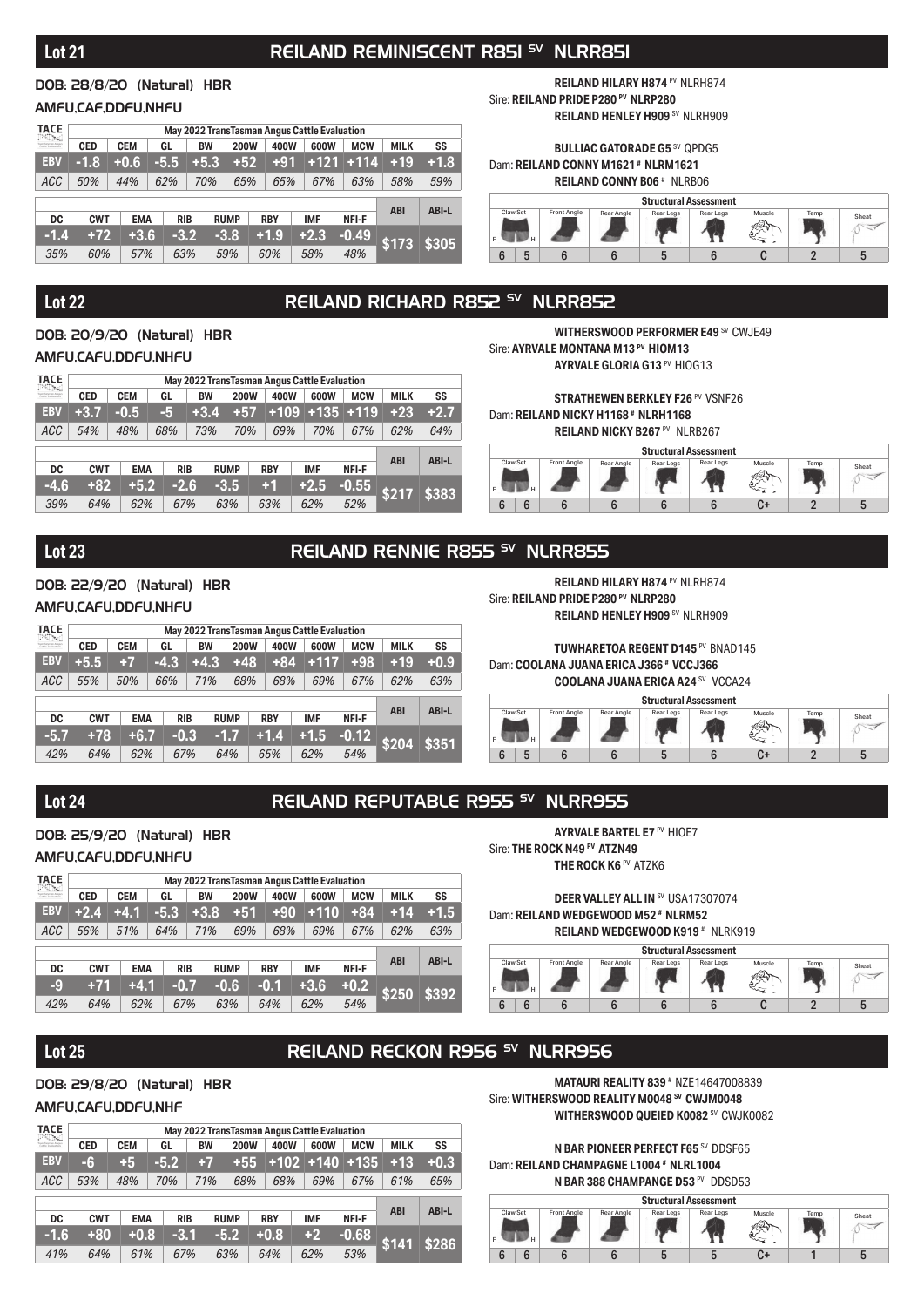### Lot 26 **REILAND REPUTATION R985<sup> SV</sup> NLRR985**

#### DOB: 12/9/20 (Natural) HBR

#### AMFU,CAFU,DDF,NHFU

| TACE<br>$\begin{bmatrix} \begin{bmatrix} 1 & 0 \\ 0 & 1 \end{bmatrix} & \begin{bmatrix} 1 & 0 \\ 0 & 1 \end{bmatrix} \end{bmatrix}$ |            |                                        | May 2022 TransTasman Angus Cattle Evaluation |           |             |            |            |                  |             |              |  |  |  |  |  |
|-------------------------------------------------------------------------------------------------------------------------------------|------------|----------------------------------------|----------------------------------------------|-----------|-------------|------------|------------|------------------|-------------|--------------|--|--|--|--|--|
| Cedito Evaluation                                                                                                                   | <b>CED</b> | <b>CEM</b>                             | GL                                           | <b>BW</b> | <b>200W</b> | 400W       | 600W       | <b>MCW</b>       | <b>MILK</b> | SS           |  |  |  |  |  |
| <b>EBV</b>                                                                                                                          | $-1.5$     | $-4.5$                                 | $-4.4$                                       | $+6.4$    | +60         |            |            | $+105$ +142 +113 | $+23$       | $+4.6$       |  |  |  |  |  |
| ACC                                                                                                                                 | 52%        | 47%                                    | 68%                                          | 69%       | 66%         | 65%        | 67%        | 64%              | 58%         | 59%          |  |  |  |  |  |
|                                                                                                                                     |            |                                        |                                              |           |             |            |            |                  |             |              |  |  |  |  |  |
| <b>DC</b>                                                                                                                           |            | <b>CWT</b><br><b>RIB</b><br><b>EMA</b> |                                              |           | <b>RUMP</b> | <b>RBY</b> | <b>IMF</b> | NFI-F            | <b>ABI</b>  | <b>ABI-L</b> |  |  |  |  |  |
| $-7.2$                                                                                                                              | $+73$      | $+6$                                   | $+0.8$                                       |           | $+0.5$      | $+1$       | $+2$       | $+0.11$          | \$237       | \$390        |  |  |  |  |  |
| 38%                                                                                                                                 | 62%        | 59%                                    |                                              | 65%       | 61%         | 62%        | 59%        | 51%              |             |              |  |  |  |  |  |

**ESSLEMONT LOTTO L3 PV WWEL3** Sire: **AVALON ANGUS NORMAN N21 SV EQWN21 AVALON ANGUS LOGIC L36** # EQWL36

### **G A R SURE FIRE** SV USA17328461

Dam: **REILAND BONNIE N84 # NLRN84 REILAND BONNIE L221** # NLRL221



### Lot 27 REILAND RESCUED R992 PV NLRR992

#### DOB: 14/7/20 (AI) APR AMFU,CAFU,DDFU,NHFU

| TACE<br>$\begin{bmatrix} \begin{bmatrix} 1 & 0 \\ 0 & 1 \end{bmatrix} & \begin{bmatrix} 1 & 0 \\ 0 & 1 \end{bmatrix} \end{bmatrix}$ | May 2022 TransTasman Angus Cattle Evaluation |            |            |           |             |      |            |  |            |            |             |              |  |  |  |
|-------------------------------------------------------------------------------------------------------------------------------------|----------------------------------------------|------------|------------|-----------|-------------|------|------------|--|------------|------------|-------------|--------------|--|--|--|
| uesTauman Angus<br>Califa Peabuatan                                                                                                 | <b>CED</b>                                   | <b>CEM</b> | GL         | <b>BW</b> | <b>200W</b> | 400W |            |  | 600W       | <b>MCW</b> | <b>MILK</b> | SS           |  |  |  |
| <b>EBV</b>                                                                                                                          | $+9.6$                                       | $+10.4$    | $-9.2$     | $-0.2$    | +48         |      | +89        |  | $+120$     | $+102$     | $+23$       | $+0.9$       |  |  |  |
| <b>ACC</b>                                                                                                                          | 60%                                          | 53%        | 83%        | 73%       | 70%         |      | 69%        |  | 70%        | 68%        | 64%         | 66%          |  |  |  |
|                                                                                                                                     |                                              |            |            |           |             |      |            |  |            |            |             |              |  |  |  |
| DC                                                                                                                                  | <b>CWT</b>                                   | <b>EMA</b> | <b>RIB</b> |           | <b>RUMP</b> |      | <b>RBY</b> |  | <b>IMF</b> | NFI-F      | <b>ABI</b>  | <b>ABI-L</b> |  |  |  |
| $-4.5$                                                                                                                              | $+79$                                        | $+5.2$     | $+0.6$     |           | $-2.3$      |      | $+1$       |  | $+0.2$     | $+0.15$    | \$188       | \$346        |  |  |  |
| 42%                                                                                                                                 | 65%                                          | 63%        | 68%        |           | 64%         |      | 64%        |  | 63%        | 54%        |             |              |  |  |  |

**RENNYLEA EDMUND E11<sup> PV</sup> NORE11** Sire: **LANDFALL KEYSTONE K132 PV TFAK132** LANDFALL ARCHER H807<sup>SV</sup> TFAH807

**WITHERSWOOD REALITY M0048** SV CWJM0048 Dam: **REILAND DIRECTION P1318<sup>SV</sup> NLRP1318 REILAND DIRECTION M600** # NLRM600



### Lot 28 **REILAND RHINO R993<sup>SV</sup> NLRR993**

### DOB: 31/8/20 (Natural) HBR

#### AMFU CAFU DDFU NHFU

| TACE<br>$\begin{bmatrix} \begin{bmatrix} 1 & 0 & 0 \\ 0 & 0 & 0 \\ 0 & 0 & 0 \end{bmatrix} \end{bmatrix} \begin{bmatrix} \begin{bmatrix} 1 & 0 & 0 \\ 0 & 1 & 0 \\ 0 & 0 & 0 \end{bmatrix} \end{bmatrix}$ |                                        | May 2022 TransTasman Angus Cattle Evaluation |        |             |             |            |        |            |              |        |
|-----------------------------------------------------------------------------------------------------------------------------------------------------------------------------------------------------------|----------------------------------------|----------------------------------------------|--------|-------------|-------------|------------|--------|------------|--------------|--------|
| ansTaraman Angus<br>Cofite Pupinarinos                                                                                                                                                                    | <b>CED</b>                             | <b>CEM</b>                                   | GL     | <b>BW</b>   | <b>200W</b> | 400W       | 600W   | <b>MCW</b> | <b>MILK</b>  | SS     |
| <b>EBV</b>                                                                                                                                                                                                | $+5.3$                                 | $+4.8$                                       | -8.3   | $+3.5$      | $+50$       | +96        | $+125$ | $+97$      | $+17$        | $+3.7$ |
| <b>ACC</b>                                                                                                                                                                                                | 54%                                    | 49%                                          | 68%    | 73%         | 70%         | 70%        | 70%    | 67%        | 62%          | 64%    |
|                                                                                                                                                                                                           |                                        |                                              |        |             |             |            |        |            |              |        |
| DC                                                                                                                                                                                                        | <b>CWT</b><br><b>EMA</b><br><b>RIB</b> |                                              |        | <b>RUMP</b> | <b>RBY</b>  | <b>IMF</b> | NFI-F  | <b>ABI</b> | <b>ABI-L</b> |        |
| -5.1                                                                                                                                                                                                      | $+64$                                  | $+4.9$                                       | $+1.9$ |             | $+0.8$      | $+0.4$     | $+1.5$ | $+0.07$    | \$207        | \$362  |
| 40%                                                                                                                                                                                                       | 64%                                    | 61%                                          | 67%    |             | 63%         | 63%        | 61%    | 52%        |              |        |

**MATAURI REALITY 839** # NZE14647008839 Sire: **STONEY POINT REALITY M911 PV SYAM911** 

**STONEY POINT DREAM F302 PV SGMF302** 

**THE MEADOWS PERFORMER F30 SV BHFF30** Dam: **REILAND BOUQUET J1007 # NLRJ1007**

**REILAND BOUQUET B577** # NLRB577



### Lot 29 REILAND RESPONDER R994 PV NLRR994

#### DOB: 7/9/20 (Natural) APR

#### AMFU,CAFU,DDFU,NHFU

| TACE<br>$\begin{bmatrix} \begin{smallmatrix} 1 & 0 & 0 \\ 0 & 1 & 0 \\ 0 & 0 & 1 \end{smallmatrix} \end{bmatrix} \begin{bmatrix} \begin{smallmatrix} 1 & 0 & 0 \\ 0 & 1 & 0 \\ 0 & 0 & 1 \end{smallmatrix} \end{bmatrix}$ |            | May 2022 TransTasman Angus Cattle Evaluation |        |            |             |            |            |                    |             |              |  |  |  |  |  |
|---------------------------------------------------------------------------------------------------------------------------------------------------------------------------------------------------------------------------|------------|----------------------------------------------|--------|------------|-------------|------------|------------|--------------------|-------------|--------------|--|--|--|--|--|
| ansTaraman Angus<br>Colitie Evaluation                                                                                                                                                                                    | <b>CED</b> | <b>CEM</b>                                   | GL     | <b>BW</b>  | <b>200W</b> | 400W       | 600W       | <b>MCW</b>         | <b>MILK</b> | SS           |  |  |  |  |  |
| <b>EBV</b>                                                                                                                                                                                                                | $+3.5$     | $+5.4$                                       | $-3.7$ | $+4.1$     | $+61$       |            |            | $+113$ + 143 + 138 | $+20$       | $+2$         |  |  |  |  |  |
| <b>ACC</b>                                                                                                                                                                                                                | 53%        | 48%                                          | 66%    | 71%        | 67%         | 66%        | 68%        | 65%                | 60%         | 60%          |  |  |  |  |  |
|                                                                                                                                                                                                                           |            |                                              |        |            |             |            |            |                    |             |              |  |  |  |  |  |
| DC                                                                                                                                                                                                                        | <b>CWT</b> | <b>EMA</b>                                   |        | <b>RIB</b> | <b>RUMP</b> | <b>RBY</b> | <b>IMF</b> | NFI-F              | <b>ABI</b>  | <b>ABI-L</b> |  |  |  |  |  |
| -4                                                                                                                                                                                                                        | $+101$     | $+4.6$                                       |        | $-3.6$     | $-3.6$      | $+1.5$     | $+2.3$     | $-0.38$            | \$219       | \$405        |  |  |  |  |  |
| 39%                                                                                                                                                                                                                       | 62%        | 59%                                          |        | 65%        | 61%         | 62%        | 59%        | 50%                |             |              |  |  |  |  |  |

**AYRVALE BARTEL E7 PV HIOE7** Sire: **THE ROCK N49 PV ATZN49 THE ROCK K6<sup>PV</sup> ATZK6** 

**REILAND FRESHLAD F704** SV NLRF704 Dam: **REILAND BLACKCAP M283 SV NLRM283 REILAND BLACKCAP G139** # NLRG139



### Lot 30 **REILAND RETAINER RIOZZ<sup>SV</sup> NLRRIOZZ**

#### DOB: 29/8/20 (AI) APR

#### AMFU,CAF,DDFU,NHFU

| TACE<br>$\begin{bmatrix} \begin{bmatrix} \begin{bmatrix} 1 & 0 \\ 0 & 1 \end{bmatrix} & \begin{bmatrix} 1 & 0 \\ 0 & 1 \end{bmatrix} \end{bmatrix} \end{bmatrix} \end{bmatrix} \begin{bmatrix} \begin{bmatrix} 1 & 0 \\ 0 & 1 \end{bmatrix} & \begin{bmatrix} 1 & 0 \\ 0 & 1 \end{bmatrix} \end{bmatrix} \end{bmatrix}$ |                                        | May 2022 TransTasman Angus Cattle Evaluation |        |             |             |            |        |            |              |        |  |  |  |  |  |  |
|-------------------------------------------------------------------------------------------------------------------------------------------------------------------------------------------------------------------------------------------------------------------------------------------------------------------------|----------------------------------------|----------------------------------------------|--------|-------------|-------------|------------|--------|------------|--------------|--------|--|--|--|--|--|--|
| uesTauman Angus<br>Califa Peabuatan                                                                                                                                                                                                                                                                                     | <b>CED</b>                             | <b>CEM</b>                                   | GL     | <b>BW</b>   | <b>200W</b> | 400W       | 600W   | <b>MCW</b> | <b>MILK</b>  | SS     |  |  |  |  |  |  |
| <b>EBV</b>                                                                                                                                                                                                                                                                                                              | $-8.5$                                 | $-5.8$                                       | $-4.2$ | $+6.5$      | $+56$       | $+96$      | $+120$ | $+108$     | $+10$        | $+2.4$ |  |  |  |  |  |  |
| <b>ACC</b>                                                                                                                                                                                                                                                                                                              | 61%                                    | 56%                                          | 83%    | 74%         | 71%         | 71%        | 72%    | 70%        | 67%          | 72%    |  |  |  |  |  |  |
|                                                                                                                                                                                                                                                                                                                         |                                        |                                              |        |             |             |            |        |            |              |        |  |  |  |  |  |  |
| <b>DC</b>                                                                                                                                                                                                                                                                                                               | <b>RIB</b><br><b>CWT</b><br><b>EMA</b> |                                              |        | <b>RUMP</b> | <b>RBY</b>  | <b>IMF</b> | NFI-F  | <b>ABI</b> | <b>ABI-L</b> |        |  |  |  |  |  |  |
| $-8.3$                                                                                                                                                                                                                                                                                                                  | $+70$                                  | $+10.8$                                      |        | $+1.5$      | $+0.8$      | $+0.5$     | $+4$   | $+0.5$     | \$230        | \$364  |  |  |  |  |  |  |
| 46%                                                                                                                                                                                                                                                                                                                     | 69%                                    | 66%                                          |        | 71%         | 68%         | 69%        | 67%    | 60%        |              |        |  |  |  |  |  |  |

**AYRVALE GENERAL G18** PV HIOG18 Sire: **ESSLEMONT LOTTO L3 PV WWEL3 ESSLEMONT JENNY J8** PV WWEJ8

**REILAND GAMBLE G77** SV NLRG77 Dam: **REILAND ASTRA BRAE M1020 # NLRM1020**

**REILAND ASTRA BRAE F643** # NLRF643 **Structural Assessment** Claw Se Front Angle Rear Angle Rear Legs Rear Legs Muscle Temp Sheat A ÷. F **H** 6 6 6 6 6 6 C+ 1 5